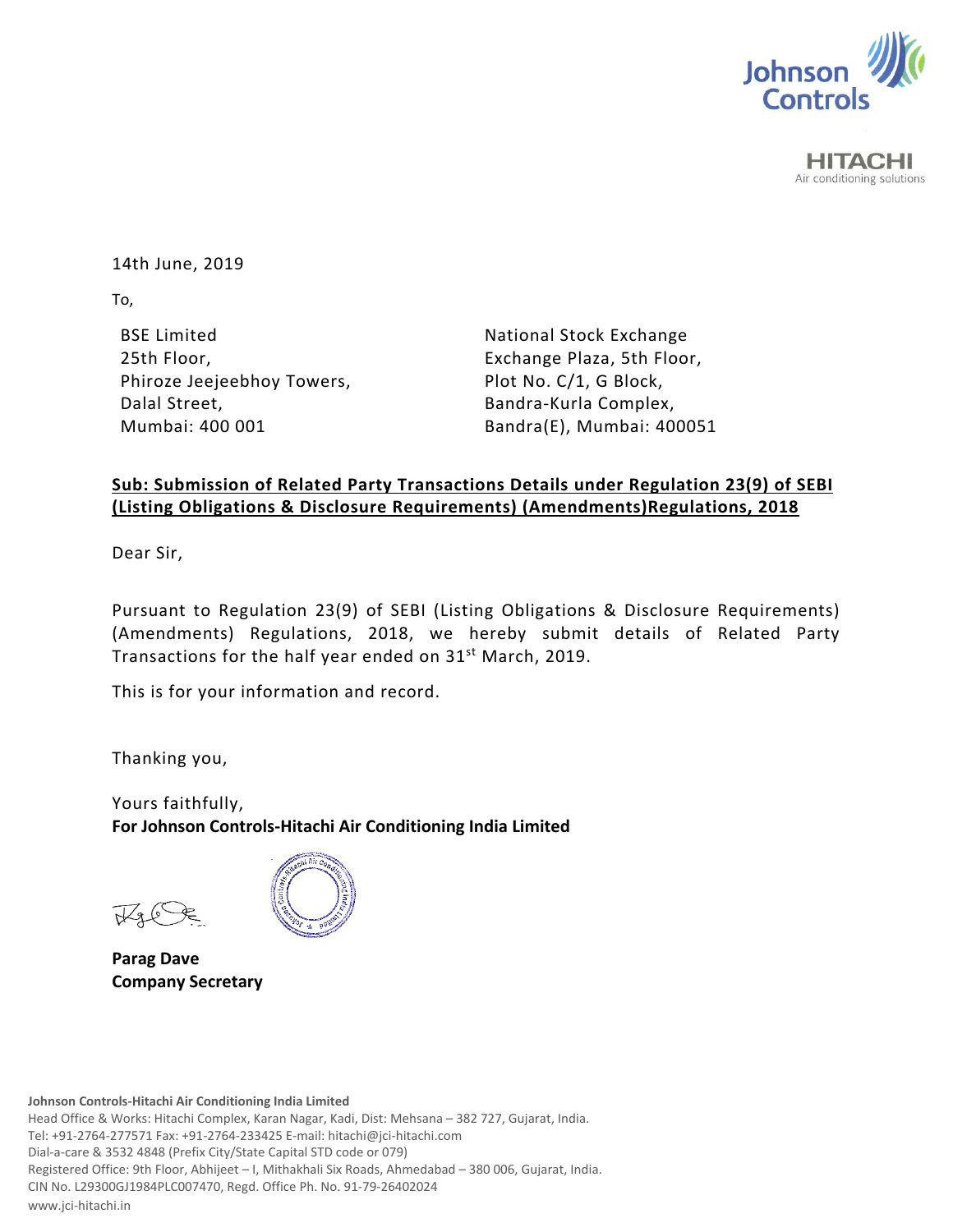## **Related party disclosure (As per Ind AS ‐24) for the Half year ended 31st March, 2019**

## **A. Relationship**

| A. Parties exercising Control                                                 |
|-------------------------------------------------------------------------------|
| <b>Ultimate Parent</b>                                                        |
| Johnson Controls International PLC, Inc., USA (JC)                            |
| Intermediate parent                                                           |
| Johnson Controls, Inc., USA                                                   |
| <b>Immediate Parent</b>                                                       |
| JCHAC India Holdco Limited, UK                                                |
| <b>B. Parties under common control (Fellow Subsidiaries)</b>                  |
| Johnson Controls-Hitachi Air Conditioning Technology (Honkong) Ltd., Hongkong |
| Johnson Controls-Hitachi Components (Thailand ) Co. Ltd., Thailand            |
| Johnson Controls Hitachi Air Conditioning Malaysia Sdn. Bhd., Malaysia        |
| Johnson Control International (L.L.C)                                         |
| Johnson Controls India Pvt. Ltd.                                              |
| Johnson Controls Marine And Refrigeration India Limited, India                |
| Johnson Controls-Hitachi Air Conditioning Spain, S.A.U, Spain                 |
| Johnson Controls-Hitachi Air Conditioning Wuhu Co. Ltd., China                |
| Johnson Controls-Hitachi Air Conditioning & Refrigeration Inc.                |
| Johnson Controls-Hitachi Wanbao Air Conditioning Guangzhou Co. Ltd., China    |
| Johnson Controls Hitachi Air Conditioning Holding (UK) Ltd, United Kingdom    |
| Johnson Controls (S) PTE Ltd.                                                 |
| Johnson Controls Technology Company (JCTC)                                    |
| Johnson Controls technology GmbH                                              |
| Johnson Controls-Hitachi Air Conditioning Technology (Wuxi) Co. Ltd.          |
| Johnson Controls-Hitachi Air Conditioning Taiwan Co. Ltd., Taiwan             |
| Hitachi Johnson Controls Air Conditioning Inc., Japan                         |
| Rola Star Pvt. Ltd.                                                           |
| Ruskin Titus India Pvt. Ltd.                                                  |
| C. Associate/Joint Venture in JC Group                                        |
| Shanghai Hitachi Electrical Appliances Co. Ltd., China                        |
| Highly Electrical Appliances India Pvt. Ltd.                                  |
| <b>D.</b> Associates                                                          |

**Entities having significant influence over the Company**

Hitachi Appliances Inc., Japan

**Subsidiaries of entities having significant influence over the Company** 

Hitachi Automotive System (India) Pvt. Ltd.

Hitachi Consumer Marketing Inc.

Hitachi Consumer Products (Thailand) Ltd.

Hitachi High Technologies Hong Kong Ltd.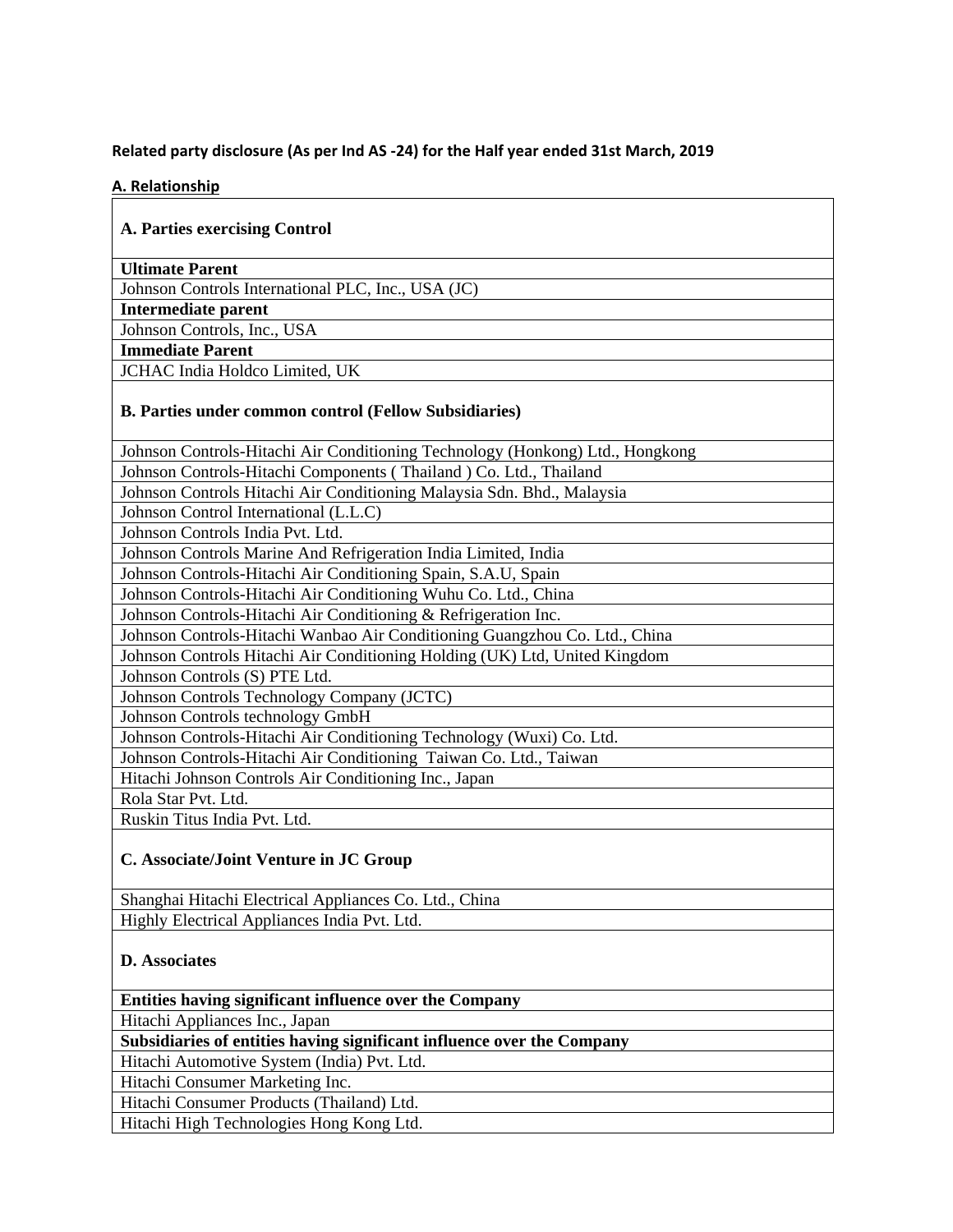| Hitachi High-Technologies India Pvt. Ltd.                 |
|-----------------------------------------------------------|
| Hitachi High-Technologies (Shanghai) Co. Ltd.             |
| Hitachi High-technologies (Shenzhen) Co. Ltd              |
| Hitachi High-Technologies Corporation                     |
| Hitachi Hirel Power Electronics Pvt. Ltd.                 |
| Hitachi Home Electronics Asia(s) Pte. Limited             |
| Hitachi India Pvt. Ltd.                                   |
| Hitachi Koki India Ltd.                                   |
| Hitachi Lift India Pvt. Ltd.                              |
| Hitachi Metals (India) Pvt. Ltd.                          |
| Hitachi Metals Singapore Pte Ltd.                         |
| Hitachi Payment Services Pvt. Ltd.                        |
| Hitachi Procurement Service Co. Ltd.                      |
| Hitachi Procurement Service Co. Ltd.                      |
| Qingdao Hisense Hitachi Air- Conditioning Systems Co. Ltd |
| Taiwan Hitachi Co. Ltd.                                   |
| Tata Hitachi Construction Machinery Company Pvt. Ltd.     |
| Tata Hitachi Construction Machinery Company Pvt. Ltd.     |
| <b>E. Key Managerial Personnel</b>                        |

Mr. Gurmeet Singh (Chairman and Managing Director)

Mr. Mukesh Patel (Independent Director)

Mr. Ashok Balwani (Independent Director)

Ms. Indira Parikh (Independent Director)

## **F. Post-employment benefit plan of Johnson Controls-Hitachi Air Conditioning India Limited**

Johnson Controls-Hitachi Air Conditioning India Limited Employees Gratuity Scheme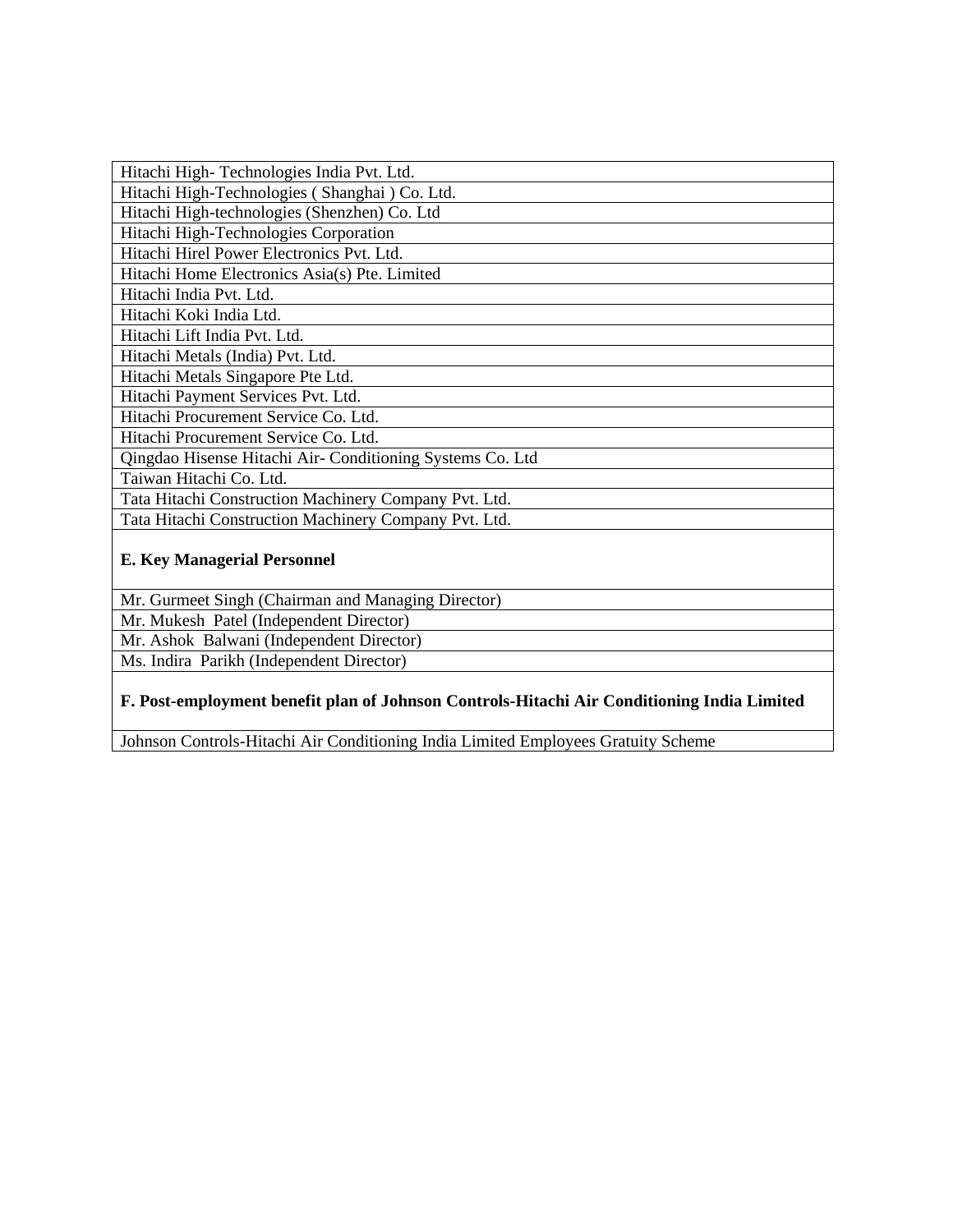**B. The nature and volume of transaction carried out and balances with related parties in ordinary course of business are as follows:**

|                                                                       | (INR in Million) |
|-----------------------------------------------------------------------|------------------|
| <b>Type Of Transactgion / Vendor Name</b>                             | <b>Amount</b>    |
| <b>Advertisement, Sales Promotion &amp; Othrer Expense Recovery</b>   |                  |
| Hitachi-Johnson Controls Air Conditioning, Inc.                       | 35.7             |
| <b>Commission Income</b>                                              |                  |
| Hitachi-Johnson Controls Air Conditioning, Inc.                       | 4.0              |
| <b>Purchase Of Capital Goods</b>                                      |                  |
| Johnson Controls (S) Pte Ltd                                          | 18.0             |
| <b>Purchase Of Raw Material</b>                                       |                  |
| Johnson Controls - Hitachi Components (Thailand) Co. Ltd.             | 585.5            |
| Johnson Controls Hitachi Air Conditioning Malaysia Sdn. Bhd.          | 0.2              |
| Johnson Controls-Hitachi Air Conditioning Spain, S.A.U                | 2.7              |
| Johnson Controls-Hitachi Air Conditioning Taiwan Co Ltd               | 35.8             |
| Johnson Controls-Hitachi Air Conditioning Wuhu Co. Ltd.               | 1.2              |
| Johnson Controls-Hitachi Components (Thailand) Co., Ltd.              | 125.1            |
| Johnson Controls-Hitachi Wanbao Air-Conditioning (Guangzhou) Co. Ltd. | 5.7              |
| Qingdao Hisense Hitachi Air-Conditioning Systems Co., Ltd             | 1.0              |
| Highly Electrical Appliances India Pvt. Ltd.                          | 941.7            |
| Hitachi High Technologies Hong Kong Ltd                               | 0.1              |
| Hitachi High-Technologies Corporation                                 | 98.1             |
| Hitachi Johnson Controls Air Conditioning Inc.                        | 35.3             |
| <b>Purchase Of Stock In Trade</b>                                     |                  |
| Johnson Controls Hitachi Air Conditioning Malaysia Sdn. Bhd.          | 1.2              |
| Johnson Controls-Hitachi Air Conditioning Spain, S.A.U                | 3.3              |
| Johnson Controls-Hitachi Wanbao Air-Conditioning (Guangzhou) Co. Ltd. | 5.4              |
| Qingdao Hisense Hitachi Air-Conditioning Systems Co., Ltd             | 305.3            |
| Ruskin Titus India Private Limited                                    | 0.7              |
| Hitachi Appliances, Inc. Japan                                        | 0.0              |
| Hitachi Consumer Products (Thailand) Ltd                              | 546.6            |
| Hitachi Johnson Controls Air Conditioning Inc.                        | 18.6             |
| <b>Reimbursement Of Salary And Other Expense</b>                      |                  |
| Hitachi Johnson Controls Air Conditioning Inc.                        | 15.2             |
| Hitachi Appliances, Inc. Japan                                        | 4.1              |
| Hitachi Consumer Products (Thailand) Ltd                              | 1.7              |
| <b>Royalty</b>                                                        |                  |
| Hitachi Johnson Controls Air Conditioning Inc.                        | 112.9            |
| Johnson Controls Technology Company (Jctc)                            | 0.4              |
| Johnson Controls Technology Gmbh                                      | 1.8              |
| Hitachi Appliances, Inc. Japan                                        | 185.7            |
| <b>Sale Of Goods</b>                                                  |                  |
| Hitachi Home Electronics Asia(S) P.T.E. Ltd                           | 10.2             |
| Hitachi Payment Services Pvt Ltd                                      | 1.9              |
| Johnson Controls (India) Private Limited                              | 0.4              |
| Johnson Controls Airconditioning & Refrifration In                    | 42.6             |
| Johnson Controls International (L.L.C.)                               | 158.5            |
| Tata Hitachi Construction Machinery Company Private Limited           | 0.4              |
|                                                                       |                  |